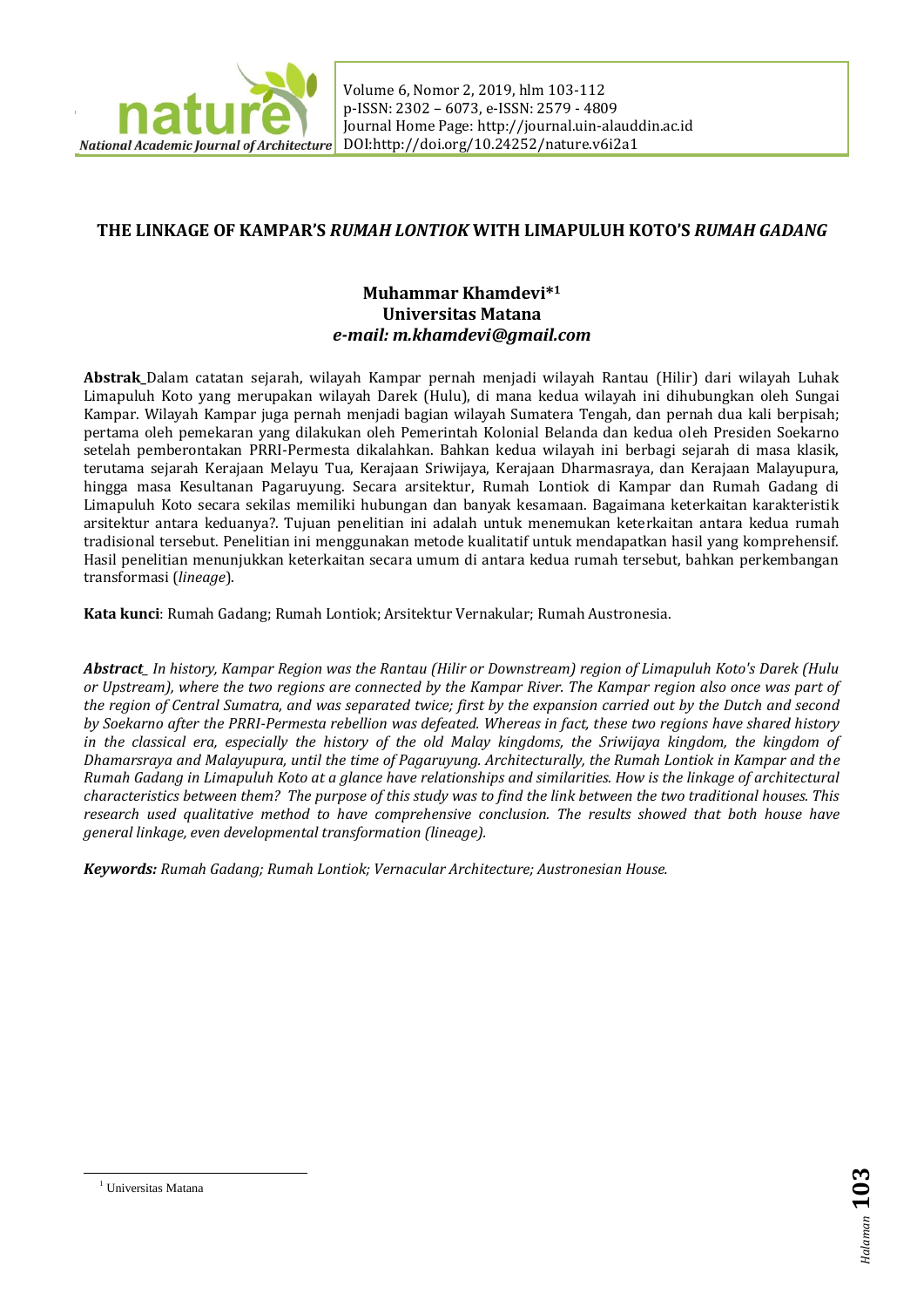#### **INTRODUCTION**

In the notes of Henrique Dias in 1561 AD, the Kampar region was still the Minangkabau region as a subordinate kingdom. Thomas Dias also noted in 1683, that the Siak, Patapahan (Kampar), and Indragiri regions were ports under the Minangkabau kingdom (Reid 2014). Thomas Dias at that time undertook a mission to travel to Central Sumatra. Central Sumatra is always associated with the regions of West Sumatra, Riau, and Jambi in the colonial era. However, in the Dutch colonial period, Sumatra was divided into two regions, namely the east coast region and the west coast region .Asnan in (Reben. 2011). So the Minangkabau downstream region in the east coast region is free from power.

After Indonesia's independence from colonialism, the province of Central Sumatra was formed in 1948, which consisted of the regions of West Sumatra, Riau and Jambi today. Because there was no economic equality and the PRRI rebellion occurred, Central Sumatra was expanded in 1957 by the President of the Republic of Indonesia; Soekarno; West Sumatra, Riau, and Jambi (Asnan in Van Bemmelen & Raben, 2011). The *rantau* (*hilir* or downstream) region of the old Minangkabau (Malayupura) in East Coast Sumatra - Rokan, Kampar, Siak and Kuantan (Indragiri) became part of the Riau province.

Most people in Riau - especially in Kampar, Rokan Hulu, Siak and Indragirin - used language and custom that similar to Minangkabau, for instance,*Ocu* dialect in Kampar. They also practiced a matrilineal system and *Lareh Koto-Piliang* system (*Datuk Parpatih Nan Sabatang* system). Based on the old legend, the area of Lima Koto (Kampar) is also the Limapuluh Koto area. Limapuluh Koto means fivty villages. Meanwhile, in Limapuluh Koto region has only 45 (forty-five) *Kotos* (Fortress or Kampong or Village). Which means the five villages (Lima Koto) are in Kampar; Salo, Kuok, Bangkinang, Air Tiris, and Rumbio.

Moreover, the traditional house in Kampar - *Rumah Lontiok* - at glance similar to the traditional house in West Sumatra-*Rumah Gadang*-, especially the *Rumah Gadang Rajo Babandiang* in Limapuluh Koto region, where happens to be the closest location to the Kampar area.Both of these regions are also crossed by Kampar River.In history, both were in a single *Luhak*(federation) unit called Limapuluh Koto. Vellinga (2005) questioned about houses in the downstream areas (*hilir* or *rantau*), that labeled as 'ordinary Malay' (not Minangkabau) without further elaboration.This statement shows that there is no study of this case.Therefore, it is necessary to conduct a study to seek their linkage. How is the linkage between *Rumah Lontiok* in Kampar and the *Rumah Gadang* in Limapuluh Koto?.

#### **RESEARCH METHOD**

To find the characteristics linkage of *Rumah Lontiok* in Kampar and the Rumah Gadang in Limapuluh Koto, this study used qualitative method. *Rumah Gadang Rajo Babandiang* in Limapuluh Koto is as the main reference. The research begins from the existing data from literature, observation, documentation, and interviews. The purposive sampling results selected data with specific considerations and goals. To test the credibility of the data, the research use triangulation method (Sugiyono 2012)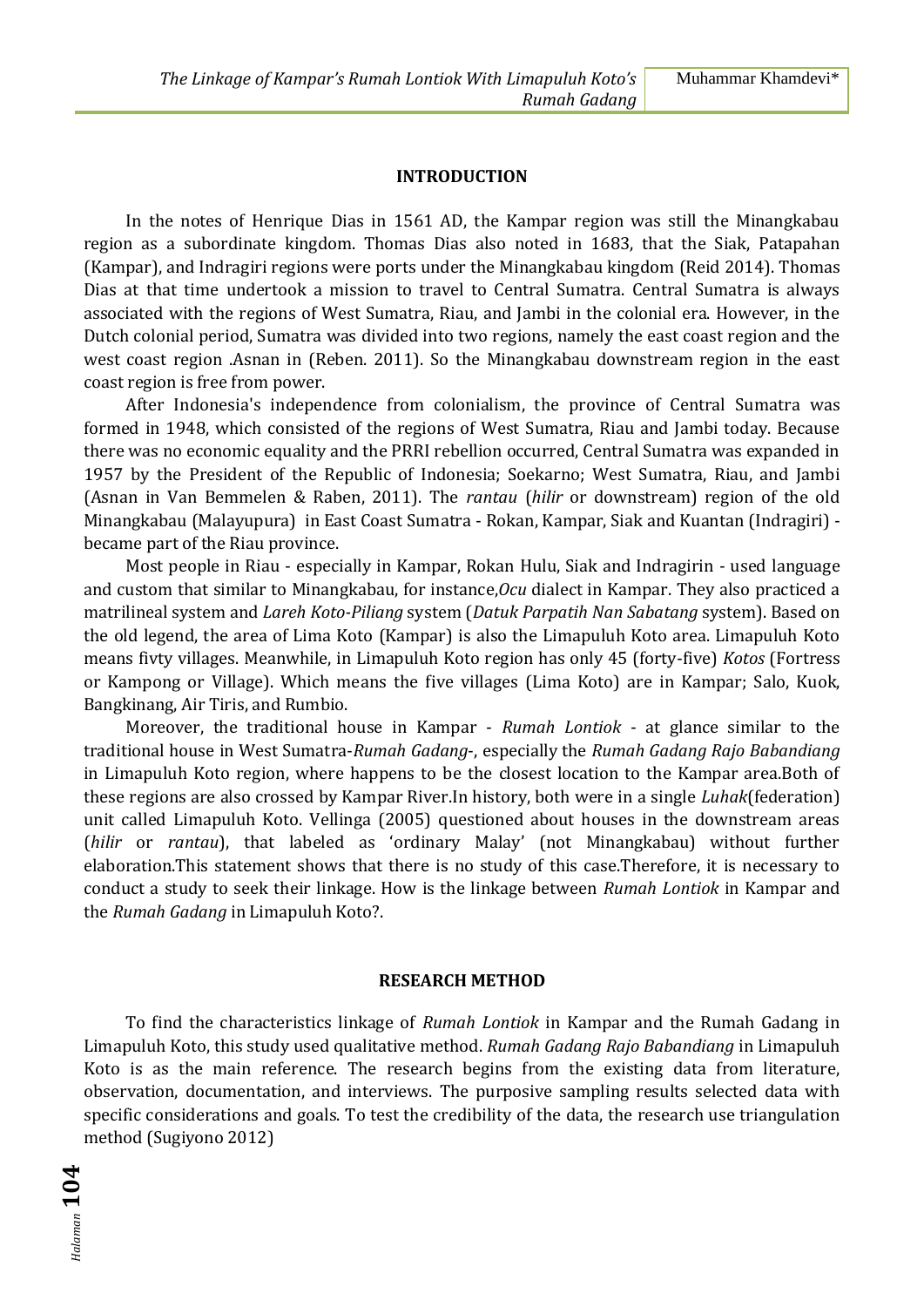| Table 1. Architectural Characteristic systems |                 |  |
|-----------------------------------------------|-----------------|--|
| <b>Spatial System</b>                         | Space Pattern   |  |
|                                               | Orientation     |  |
|                                               | Hierarchy       |  |
| <b>Physical System and Figural</b>            | Physical form   |  |
| Quality                                       | Materials       |  |
|                                               | Space Barrier   |  |
| <b>Stylistic System</b>                       | Roof            |  |
|                                               | Column          |  |
|                                               | <b>Openings</b> |  |
|                                               | Stairs          |  |

Source: Habraken, 1988

*Rumah Gadang* is one of the Austronesian gable roof house that owned by the Minangkabau tribe as representation of their matrilineal system. Its distinctive characteristic is *Bagonjong* roof (Waterson 1990)and (Vellinga, 2005). The Rumah Gadang in Minangkabau has at least three style; *Gajah Maharam* in Tanah Datar region, *Rajo Babandiang* in Limapuluh Koto region, and the *Rumah Bapaserek* or *Surambi Papek* in Agam region (Boestami dkk. 1979); (Syamsidar 1991); (Couto 2008); and Schefold, 2008), see Figure 1. Meanwhile, the main shape of the *Rumah Lontiok* in Kampar - Riau is *Lancang* or *Pecalang*; a traditional boat in the past. The distinctive characteristic is the two-sloping roof, which is almost similar to the roof of the *Rumah Gadang*; bagonjong roof (Wahyuningsih 1987).



**Figure 1.** *Gajah Maharam* (left), *Surambi Papek* (center), and *Rajo Babandiang* (right), Source: Couto, 2008

The characteristics of the building can be found by analyzing the spatial system, physical system, and figural quality, and the stylistic system (Habraken, 1988), see Tabel 1. A dwelling, or especially a traditional house, is a collective 'cultural artifact' or 'social construction'of a community in that period (cultural context, social pattern, and lifestyle). The study of 'space syntax' in architecture explainedthat the space is a 'genotype', the form is a 'phenotype'. The style produceby a common complex semantics in groups of phenotype. The genotype is consistent or similar, phenotype may be consistent or different, while style willbe different; change, vary, and evolve(Gero, J. S. and Ding 2001); (Guney 2007); (Bafna 2012); and (Khamdevi 2019).

The *Rumah Gadang* of Limapuluh Koto acted as comparative references to get a more comprehensive analysis, see Tabel 2. The research location of Rumah Lontiok in Kampar are; Pulau Belimbing, Sipungguk, and Rumbio.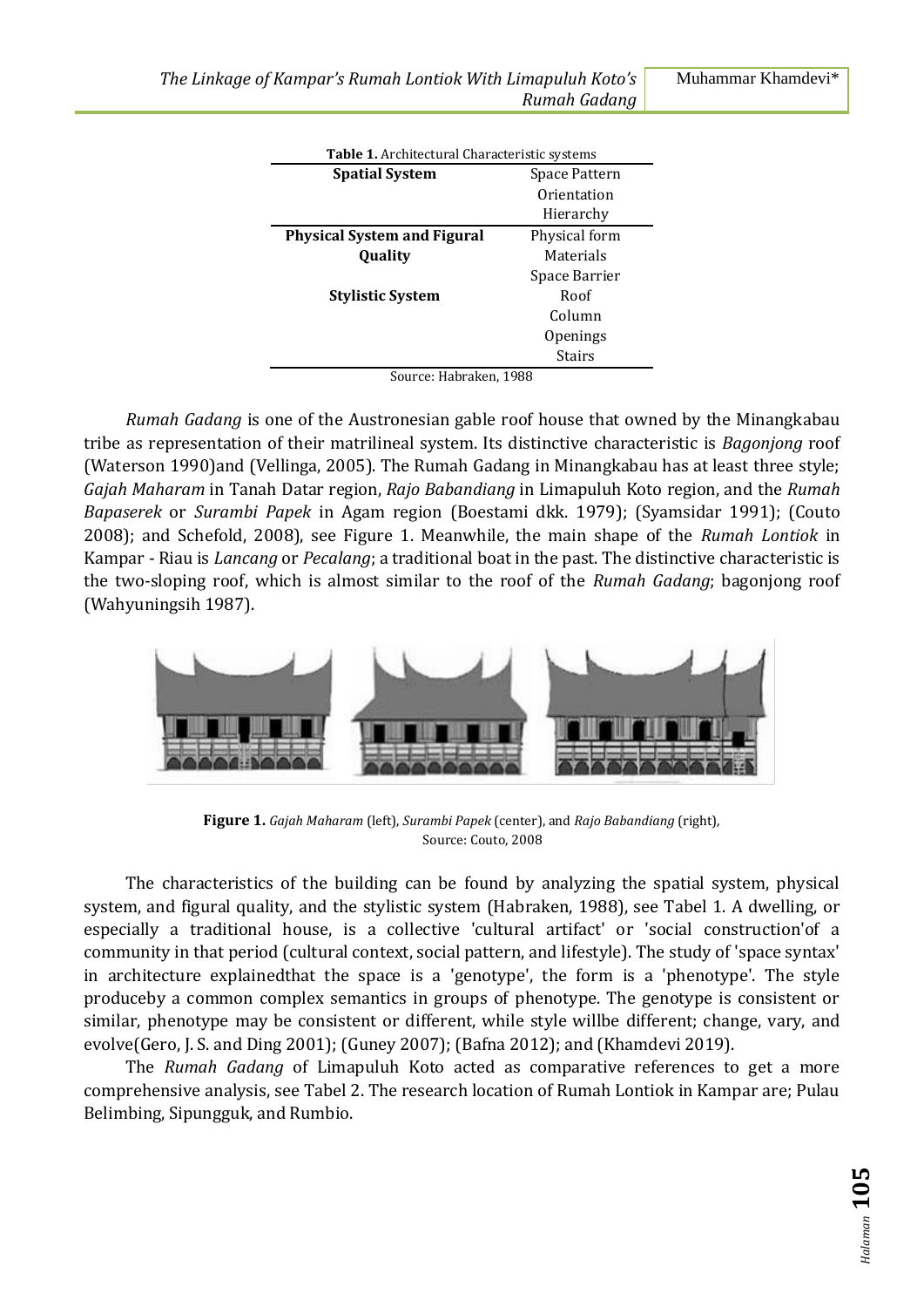| <b>Architectural</b>                         |                                                  | n in chilcelarur una acteristic systems of human duuung in minapulan noto                                                              |
|----------------------------------------------|--------------------------------------------------|----------------------------------------------------------------------------------------------------------------------------------------|
| <b>Characteristics</b>                       |                                                  |                                                                                                                                        |
| <b>Spatial System</b><br><b>Figures Tips</b> | <b>Space Pattern</b><br>Orientation<br>Hierarchy | Pangkalan > Topi > Tongah > Ateh<br>$>$ Bilik<br>Compass Points or Qibla<br>Public > Semi Public > Semi Privat<br>> Privat             |
| Physical System & Figural<br>Quality         | Physical form<br>Materials<br>Space Barrier      | Lanchara Boat or Buffalo Horn<br>Wood, Bamboo, and Palm Fiber<br>Wood Wall at Sleeping Room<br>(Bilik)                                 |
| <b>Stylistic System</b>                      | Roof<br>Column                                   | Gable Roof and Roof Slopes called<br>Gonjong (odd and even number),<br>The roof wing slightly curled out<br>1 Main Pole, Pentagonal or |
|                                              | Openings<br>Stairs                               | <b>Octagonal Cross Section</b><br><b>Hinged Doors and Windows</b><br>Odd Number Steps (7-11 Steps)                                     |

**Table 2.** Architectural Characteristic systems of *Rumah Gadang* in Limapuluh Koto

Source: Couto, 2008

#### **RESULT AND DISCUSSION**

Field studies are conducted in several locations. Some traditional houses are similar to*Rumah Gadang* in West Sumatra, such as in Tabing, Binamang, Batu Bersurat, Pangkalan Sarai, Pangkalan Kapas, Ludai, XIII Koto Kampar, and Lipat Kain. Some traditional houses are slightly different to *Rumah Gadang*, which are called *Rumah Lontiok*, such as inTanjung, Pulau Belimbing,Sipungguk, Rumbio, Batu Sanggan, Buluh Cina, and Buluh Nipis. Therefore, *Rumah Lontiok* became a research object to be compared with *Rumah Gadang*in Limapuluh Koto.In this discussion, the locations in Pulau Belimbing, Sipungguk, and Rumbio locations serve as research samples, judging by their age and authenticity.



Figure 2.Locations of Field Studies Source: field survey, 2018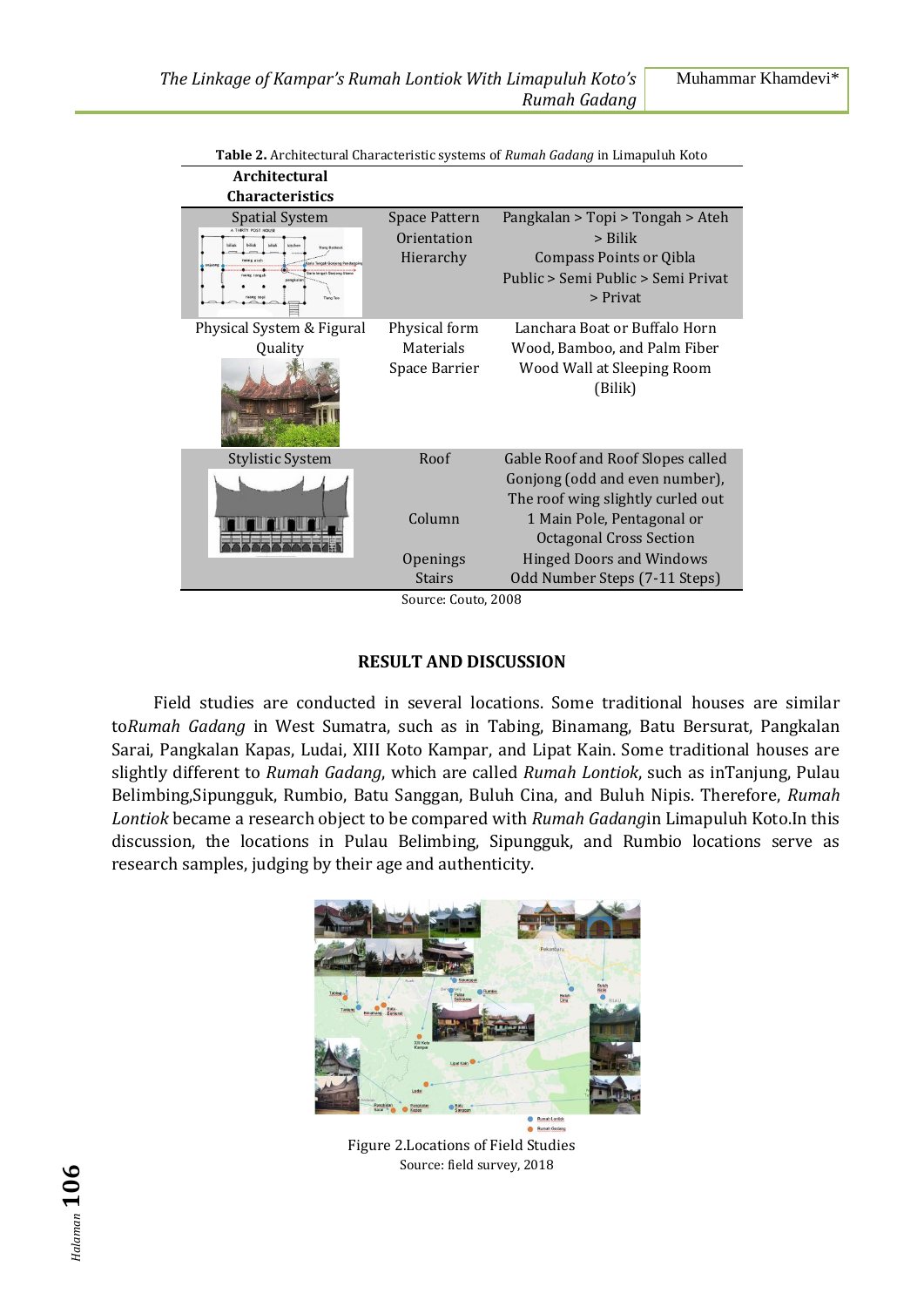## **A. Pulau Belimbing**

The plan of *Rumah Lontiok* in Pulau Belimbing is rectangular and exteds to the side. The space pattern and hierarchy almost similar to the Minangkabau's *Rumah Gadang*. The building is oriented towards compass points. The private area is used as a family room (*Tongah*) and sleeping room (*Bilik*), while the semi-public area is used for meeting areas (*Depan*). The stilt house has two slopes roof with a pointed end, like bagonjong roof in *Rumah Gadang* of Minangkabau. The roof wings are slightly curled out.



Figure 3**.** *Rumah Lontiok* in Pulau Belimbing Source: field survey, 2018

It's octagonal shape cross-sectioned columns stood on stone pedestal. The building used wooden boards as walls and division walls in the interior, and tin materials as roof cover. In the past, they used palm leaves as a roof cover. The columns are arranged 3 rows to the back and 5 rows to the side.

| Table 3. Architectural Characteristic systems of Rumah Lontiok in Pulau Belimbing |               |                                     |  |
|-----------------------------------------------------------------------------------|---------------|-------------------------------------|--|
| <b>Architectural</b>                                                              |               |                                     |  |
| <b>Characteristics</b>                                                            |               |                                     |  |
| Spatial System                                                                    | Space Pattern | Depan > Tongah + Bilik > Sulo >     |  |
|                                                                                   | Orientation   | Padapuan                            |  |
|                                                                                   | Hierarchy     | <b>Compass Points</b>               |  |
|                                                                                   |               | Public > Semi Public > Semi Privat  |  |
|                                                                                   |               | > Privat                            |  |
| Physical System & Figural                                                         | Physical form | Lanchara Boat (Lancang)             |  |
| Ouality                                                                           | Materials     | Wood Walls and Tin Roof             |  |
|                                                                                   | Space Barrier | Wood Wall at Tongah + Bilik         |  |
| Stylistic System                                                                  | Roof          | Gable and Hip Roof Combination      |  |
|                                                                                   |               | and 2 Roof Slopes called Lontiok,   |  |
|                                                                                   |               | Pointed End, The roof wing slightly |  |
|                                                                                   |               | curled out                          |  |
|                                                                                   | Column        | 2 Main Pole, Octagonal Cross        |  |
|                                                                                   |               | Section, 5 x 3 columns arrangement  |  |
|                                                                                   | Openings      | <b>Hinged Doors and Windows</b>     |  |
|                                                                                   | <b>Stairs</b> | Odd Number Steps (5-7 Steps)        |  |

Source: field survey, 2018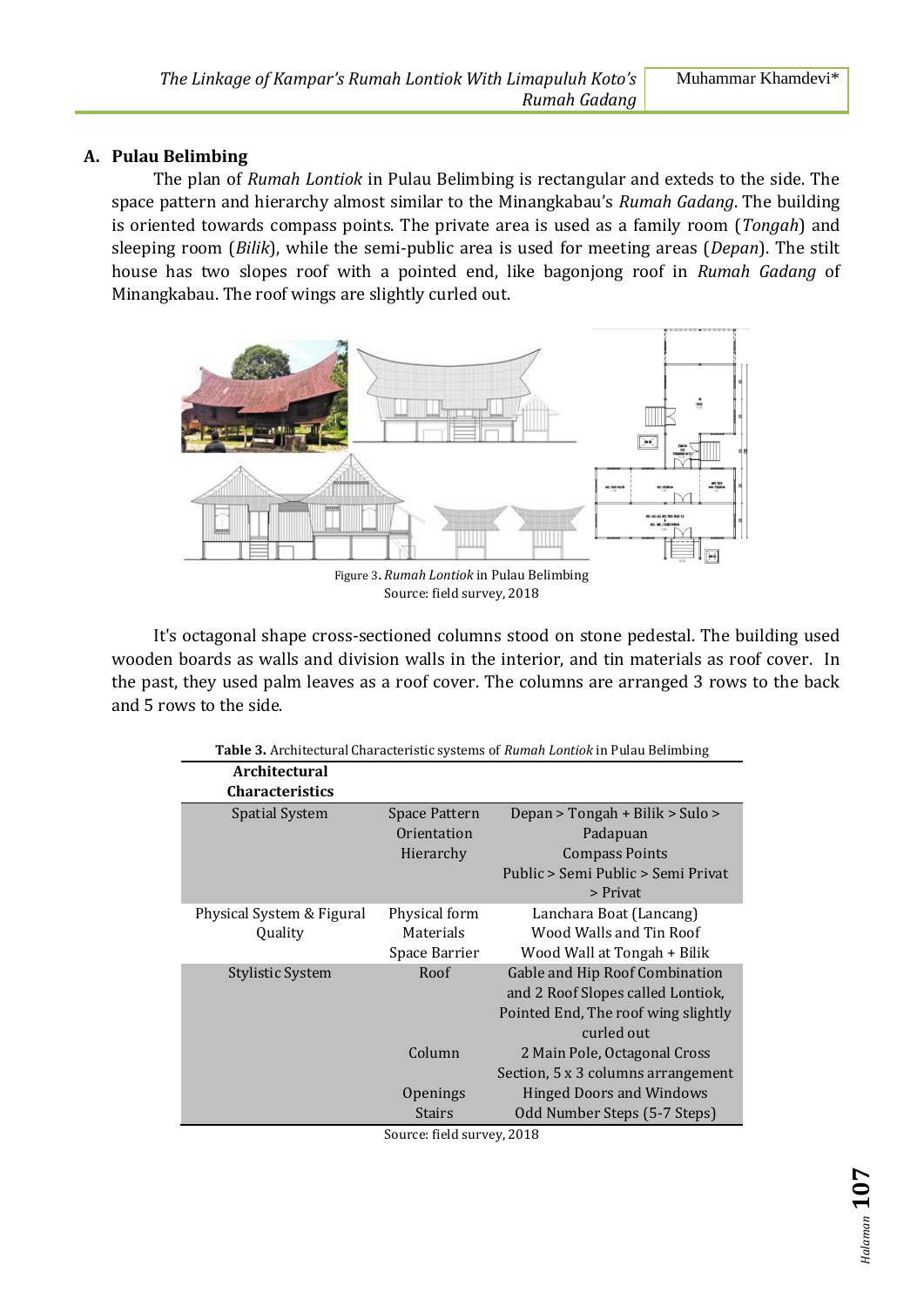### **B. Sipungguk**

The traditional *Rumah Lontiok* in Sipungguk begins with a public area (*Depan*), where the host receives guests. The next room is family room (*Tongah*) and sleeping room (*Bilik*). On the back, there is kitchen area (*Padapuan*). Between the main house and kitchen, there is a connection room bridging both (*Sulo*). The house orientation follows compass points.



**Figure 4.** *Rumah Lontiok* in Sipungguk Source: field survey, 2018

The house is a stilt building. The roof shape has two slopes with diagonal crossed end. The materials of the roof is a tin roof. The wall was made from wooden boards. The columns are stood on stone pedestals. The column cross section has square column shape. The main house has six rows of columns to the side and four rows of columns to the back. The stairs that have 7 steps, which Gadang of wood.

| Table 4. Architectural Characteristic systems of Rumah Lontiok in Sipungguk |               |                                     |  |
|-----------------------------------------------------------------------------|---------------|-------------------------------------|--|
| Architectural                                                               |               |                                     |  |
| <b>Characteristics</b>                                                      |               |                                     |  |
| <b>Spatial System</b>                                                       | Space Pattern | Depan > Tongah + Bilik > Sulo >     |  |
|                                                                             | Orientation   | Padapuan                            |  |
|                                                                             | Hierarchy     | <b>Compass Points</b>               |  |
|                                                                             |               | Public > Semi Public > Semi Privat  |  |
|                                                                             |               | > Privat                            |  |
| Physical System & Figural                                                   | Physical form | Lanchara Boat (Lancang)             |  |
| Quality                                                                     | Materials     | Wood Walls and Tin Roof             |  |
|                                                                             | Space Barrier | Wood Wall at Tongah + Bilik         |  |
| <b>Stylistic System</b>                                                     | Roof          | Gable and Hip Roof Combination      |  |
|                                                                             |               | and 2 Roof Slopes called Lontiok, 2 |  |
|                                                                             |               | levels, Diagonal Crossed End, The   |  |
|                                                                             |               | roof wing slightly curled out       |  |
|                                                                             | Column        | 2 Main Pole, Square Cross Section,  |  |
|                                                                             |               | 6 x 4 columns arrangement           |  |
|                                                                             | Openings      | <b>Hinged Doors and Windows</b>     |  |
|                                                                             | <b>Stairs</b> | 7 Steps                             |  |

Source: field survey, 2018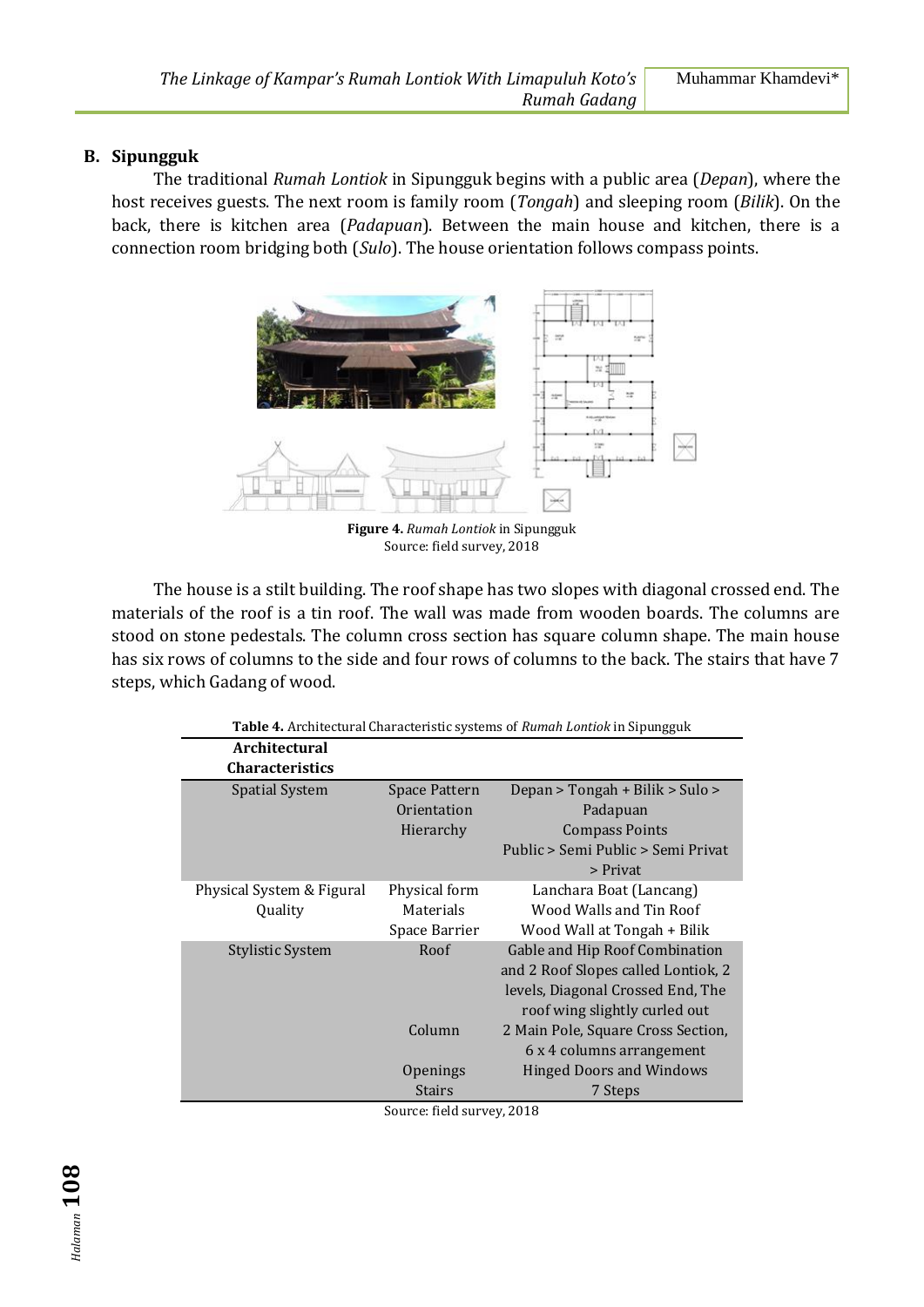## **C. Rumbio**

The traditional *Rumah Lontiok* in Rumbio has front space as a public area (*Depan*). After that, there is a family room (*Tongah*) and a sleeping room (*Bilik*). A space, called Sulo or Telo, connected the main building to the kitchen area (*Padapuan*). The house orientation follows *Qibla* direction.



Figure 5. *Rumah Lontiok* in Rumbio Source: field survey, 2018

This stilt house has two sloping roof with diagonal crossed end. The tin roof is a cover of this roof. The walls are wooden boards. The columns stand on stone pedestals. The column cross-section has octagonal column shape. The main house has six rows of columns to the side and four rows of columns to the back. The stairs that have 7 steps.

| Table 5. Architectural Characteristic systems of Rumah Lontiok in Rumbio |               |                                     |  |
|--------------------------------------------------------------------------|---------------|-------------------------------------|--|
| <b>Architectural</b>                                                     |               |                                     |  |
| <b>Characteristics</b>                                                   |               |                                     |  |
| <b>Spatial System</b>                                                    | Space Pattern | Depan > Tongah + Bilik > Sulo >     |  |
|                                                                          | Orientation   | Padapuan                            |  |
|                                                                          | Hierarchy     | Nortwest (Qibla)                    |  |
|                                                                          |               | Public > Semi Public > Semi Privat  |  |
|                                                                          |               | > Privat                            |  |
| Physical System & Figural                                                | Physical form | Lanchara Boat (Lancang)             |  |
| Quality                                                                  | Materials     | Wood Walls and Tin Roof             |  |
|                                                                          | Space Barrier | Wood Wall at Tongah + Bilik         |  |
| Stylistic System                                                         | Roof          | Gable and Hip Roof Combination      |  |
|                                                                          |               | and 2 Roof Slopes called Lontiok, 2 |  |
|                                                                          |               | levels, Diagonal Crossed End, The   |  |
|                                                                          |               | roof wing slightly curled out       |  |
|                                                                          | Column        | 2 Main Pole, Octagonal Cross        |  |
|                                                                          |               | Section, 6 x 4 columns arrangement  |  |
|                                                                          | Openings      | <b>Hinged Doors and Windows</b>     |  |
|                                                                          | Stairs        | 7 Steps                             |  |
| Cource field curvey 2018                                                 |               |                                     |  |

Source: field survey, 2018

From the results of the analysis of these three locations, we can compare them as seen inTable 6.The genotypes and phenotypes of the three *Rumah Lontiok* above tend to be consistent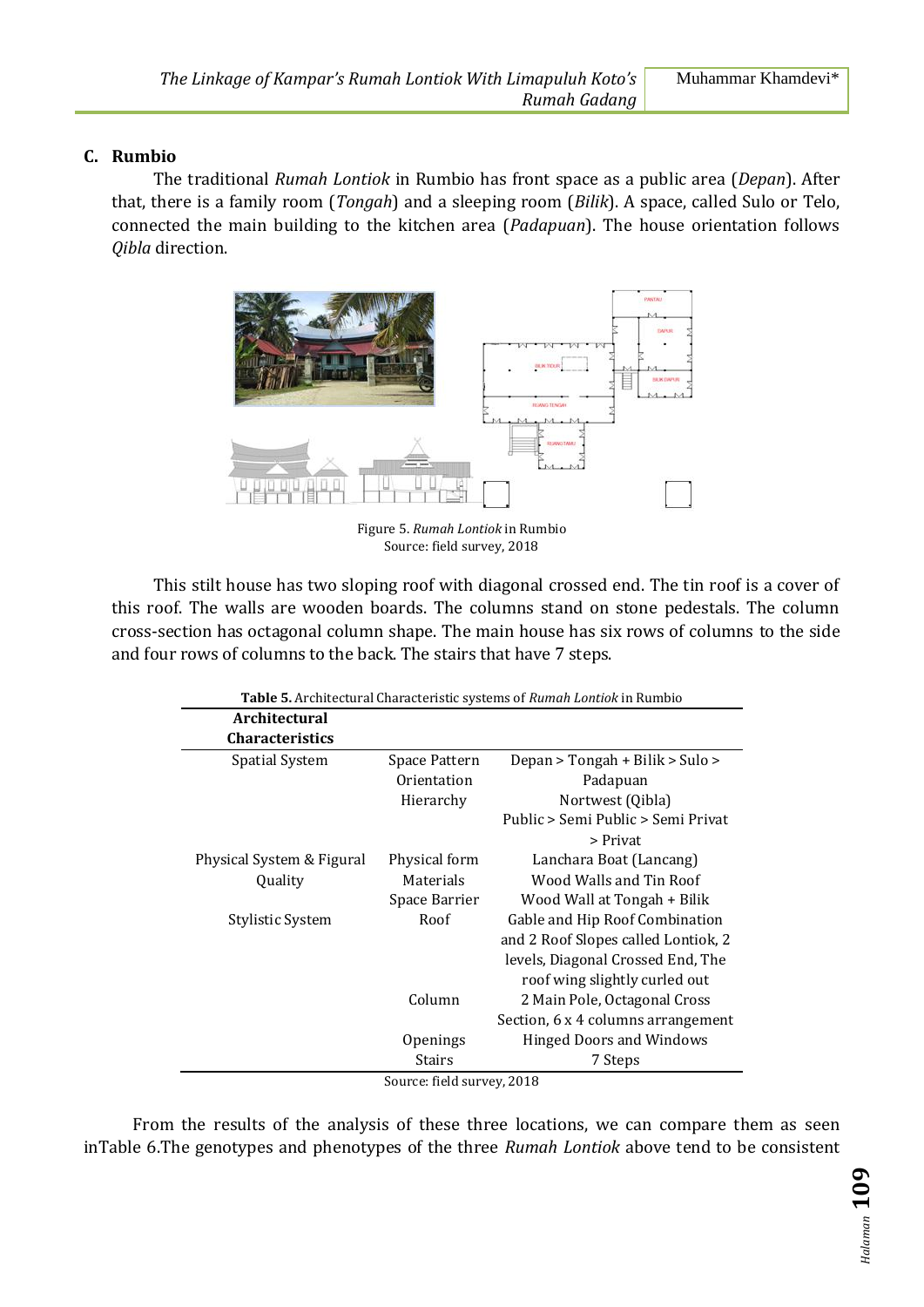with the *Rumah Gadang Rajo Babandiang*. While the style tends to be different, which indicates a change or variation. This difference can be seen from the shape of the roof and its material.

| Limapuluh Koto                       |                              |                        |                 |                |
|--------------------------------------|------------------------------|------------------------|-----------------|----------------|
| Architectural                        |                              | <b>Pulau Belimbing</b> | Sipungguk       | Rumbio         |
| <b>Characteristics</b>               |                              |                        |                 |                |
| <b>Spatial System</b>                | Space Pattern<br>Orientation |                        |                 |                |
|                                      |                              |                        |                 |                |
|                                      | Hierarchy                    |                        |                 |                |
| <b>Physical System &amp; Figural</b> | Physical form                |                        |                 |                |
| Quality                              | Materials                    |                        |                 |                |
|                                      | Space Barrier                |                        |                 |                |
| <b>Stylistic System</b>              | Roof                         | $\checkmark^*$         | $\mathcal{N}^*$ | $\checkmark^*$ |
|                                      | Column                       |                        |                 |                |
|                                      | Openings                     |                        |                 |                |
|                                      | Stairs                       |                        |                 |                |

**Table 6.**The Linkage of Architectural Characteristic Systems of *Rumah Lontiok* in Bangkinang (Kampar) and *Rumah Gadang* in

Source: field survey, 2018

Not far from the Kampar there is the Siak region. This area has a traditional house which has a type of *Lipat Kajang*, especially the Old Palace of the Sultanate of Siak Sri Inderapura, see Figure 6. These type of houses are scattered in the ancient area of Old Malay Kingdom and Srivijaya Kingdom;the Central Sumatra region area, such as Kuantan, Hulu Batanghari, Inderapura, and Rokan, and even in Malaysia, such as Malacca and Negeri Sembilan.



**Figure 6.** Rumah Lipat Kajang (The Old Palace of the Sultanate of Siak Sri Inderapura) Source: The Palace of the Sultanate of Siak Sri Inderapura, 2018

In Malacca and Negeri Sembilan, there are also traditional house thatwas influenced by the Minangkabau, which was called *Rumah Bumbung Panjang*, see Figure 7. This house has a type of roof called *Lentik*which has the same meaning to*Lontiok*. It is known, migrants from Minangkabau from the male side migrated during the glory of the Sultanate of Melaka and the Sultanate of Johor(Masri 2012) Moreover, the position of Melaka and Negeri Sembilan is right across the mouth of the Kampar and Siak rivers.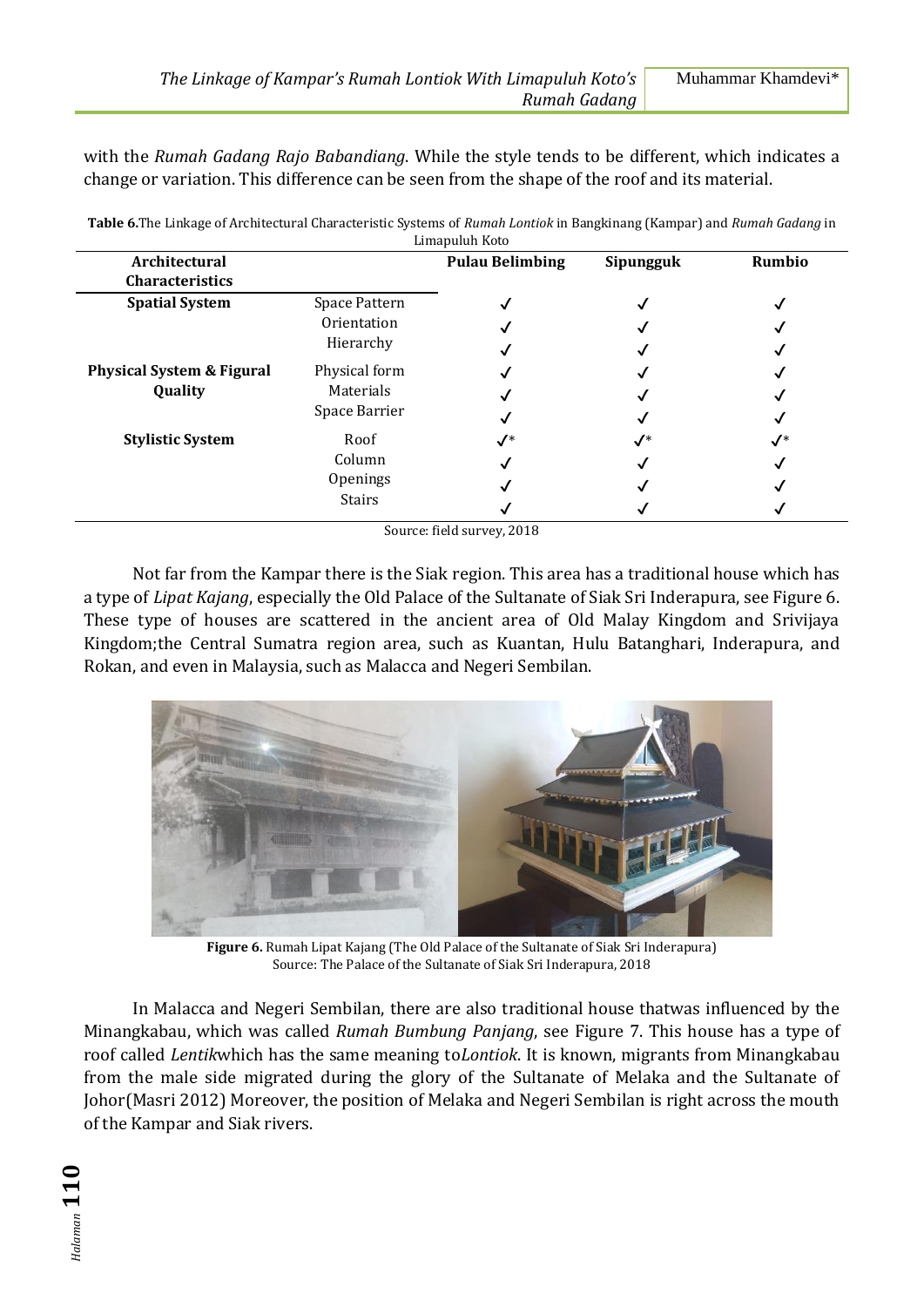

**Figure 7.** (1) *Rumah Lipat Kajang* in Negeri Sembilan; and (2) *Rumah Bumbung Panjang* with *Lentik* Roof in Negeri Sembilan Source: Masri, 2012

When we relate the results to their history, they show a developmental transformation. Then the lineage hypothesis can be formulated as shown in Figure.*Rumah Godang* in Siak with its curved *Lipat Kajang*roof developed into *Rumah Gadang* in Limapuluh Koto with its *Rajo Babandiang* roof and *Bagonjong*. The *Rumah Gadang* then influenced*Rumah Lontiok* in Kampar, see Figure 8.



Source: Analysis, 2018

### **CONCLUSION**

The study showslinkage between the characteristics of the *Rumah Lontiok* in Kampar and *Rumah Gadang* in Limapuluh Koto. In terms of spatial, physical-figural, and stylistic systems are almost similar. However, the sloping roof of *Rumah Lontiok* is less dramatic. Some house also has diagonal crossed end, for instance: in Sipungguk and in Rumbio, except in Pulau Belimbing.The two houses also show lineage, where *Rumah Lontiok* has influence by *Rumah Gadang*.

## **ACKNOWLEDGMENT**

This research is supported by Ministry of Research, Technology, and High Education of Republic of Indonesia.